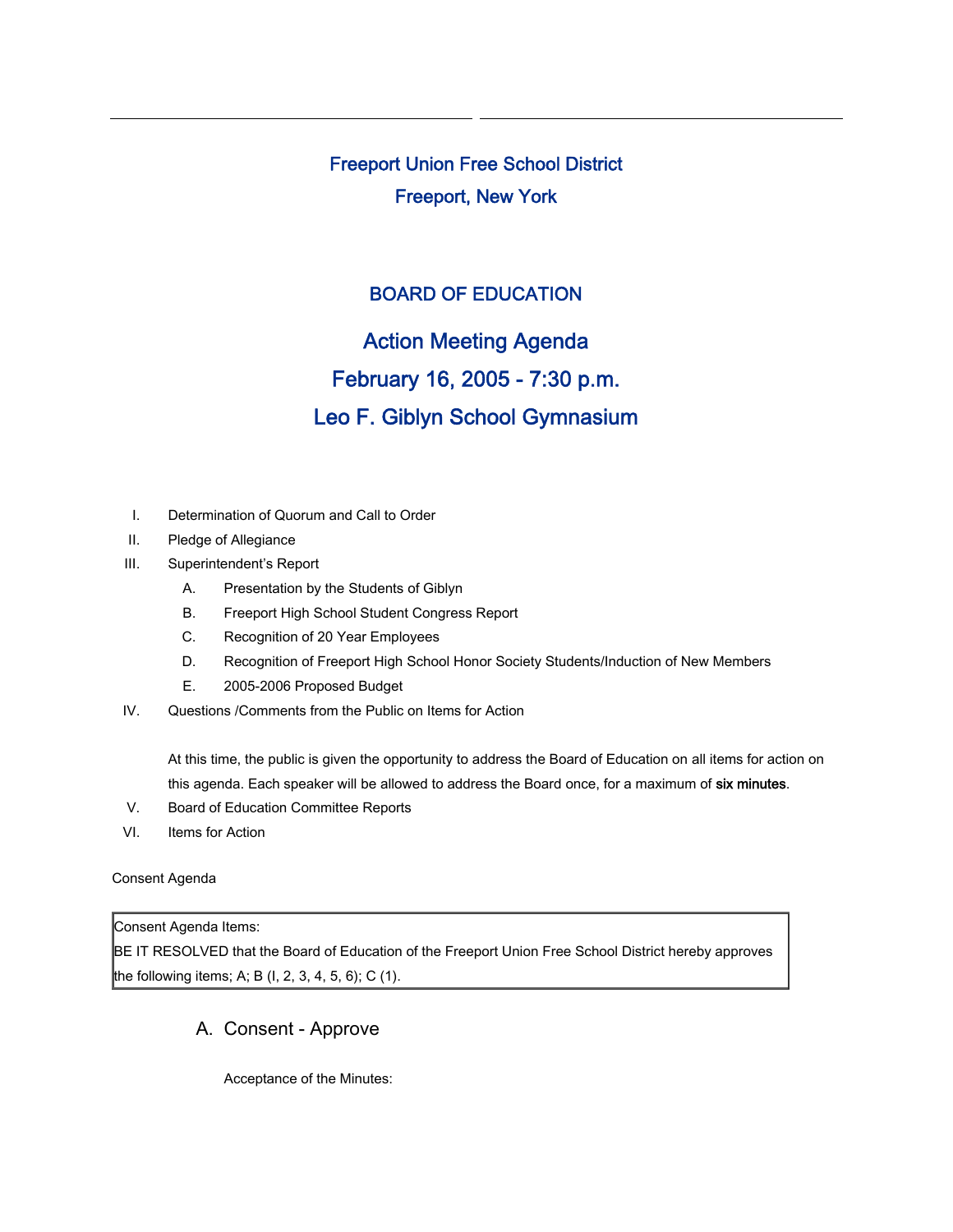January 12, 2005 ; January 26, 2005

#### B. Consent - Approve

Personnel Action

- 1. Request for Leave of Absence
- 2. Change of Status
- 3. Retirement of Staff
- 4. Termination of Staff
- 5. Resignation of Staff
- 6. Appointment of Staff

### C. Consent - Approve

#### Education

- 3. Acceptance of the Minutes from the Committees on Special Education and Preschool Special Education January 5, 2005; January 20, 2005; January 21, 2005; January 25, 2005; January 26, 2005; January 27, 2005; January 28, 2005; February 2, 2005.
- D. Other Items for Action

#### Finance

- 4. Establishment of the Annual Meeting
- E. Other Reports to the Board
	- 1. Calendar of Events February 16, 2005 through March 22, 2005
	- 2. FHS Funds Report January 31, 2005
	- 3. Treasurer's Report December 31, 2004

#### VII. Questions /Comments from the Public on Other Topics

At this time, the public is given the opportunity to address the Board of Education on any other topics. Each speaker